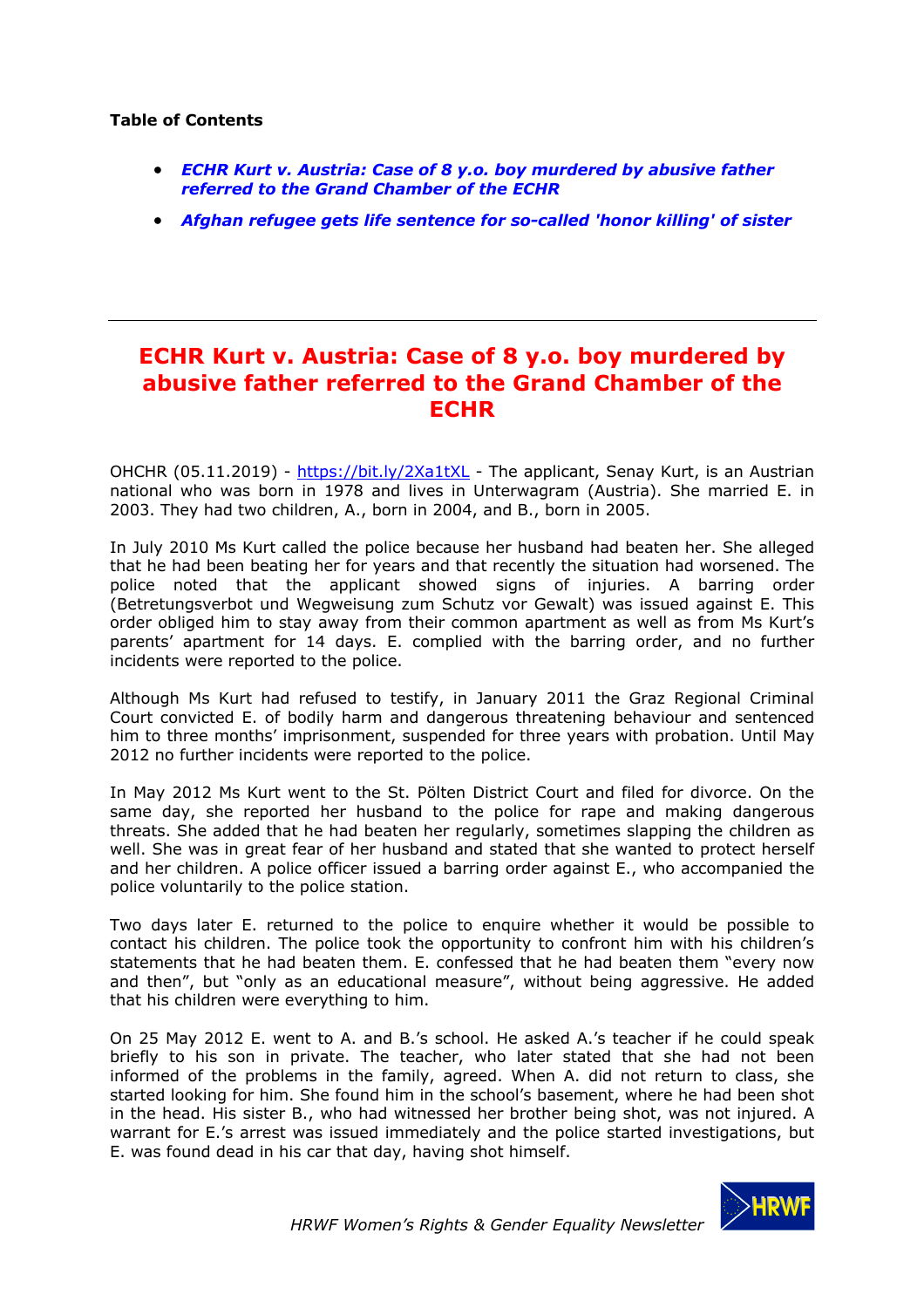In February 2014 Ms Kurt instituted official liability proceedings. She argued that the public prosecutor's office should have requested that E. be held in pre-trial detention after she had reported him to the police and that there had been a real and immediate risk that he would reoffend against his family. She claimed 37,000 euros (EUR) in compensation for non-pecuniary damage. She also applied to the court for a declaratory judgment that Austria was liable for any possible future damage caused by the murder of her son, which she assessed at EUR 5,000.

In November 2014 the St. Pölten Regional Court dismissed her claim. It held, in particular, that taking into account the information the authorities had had to hand at the relevant time, it had not been obvious that there was an immediate risk to A.'s life. In January 2015 the Vienna Court of Appeal dismissed her appeal, and in April 2015 the Supreme Court rejected an extraordinary appeal on points of law.

The application was lodged with the European Court of Human Rights on 16 December 2015.

Relying on Articles 2 (right to life), 3 (prohibition of inhuman or degrading treatment) and 8 (right to respect for family life) of the European Convention on Human Rights, Ms Kurt complains that the Austrian authorities failed to protect her and her children from her violent husband, which resulted in him murdering their son.

In its Chamber judgment of 4 July 2019, the European Court of Human Rights dealt with the case under the substantive aspect of Article 2 of the European Convention.

The Chamber held, unanimously, that there had been no violation of Article 2 of the Convention, finding in particular that the domestic authorities had been entitled to conclude that a measure other than the barring order that was issued against the father, such as pre-trial detention, had not been warranted under the circumstances known to them. Accordingly, they had not failed to comply with their duty under Article 2 to protect the applicant's son from his violent father.

On 4 November 2019 the Grand Chamber Panel accepted the applicant's request that the case be referred to the Grand Chamber.

## **Afghan refugee gets life sentence for so-called 'honor killing' of sister**

RFE/RL (22.08.2018) - https://bit.ly/2Lim2JT - A young Afghan refugee in Austria has received a sentence of life in prison for stabbing his sister to death in a so-called "honor killing."

A court in Vienna issued the sentence on August 22 against the Afghan man, who said he stabbed his sister 28 times "because of culture" in order to protect what he said was his family's sense of honor.

Authorities have not released the name of the killer or his sister, who was 14 years old when she was bludgeoned to death on her way to school in September 2017.

The victim had moved into a crisis center in Vienna about a week before she'd been killed, saying that she felt cornered and "pressured" by her family because she was not allowed to go out and meet with her girlfriends.